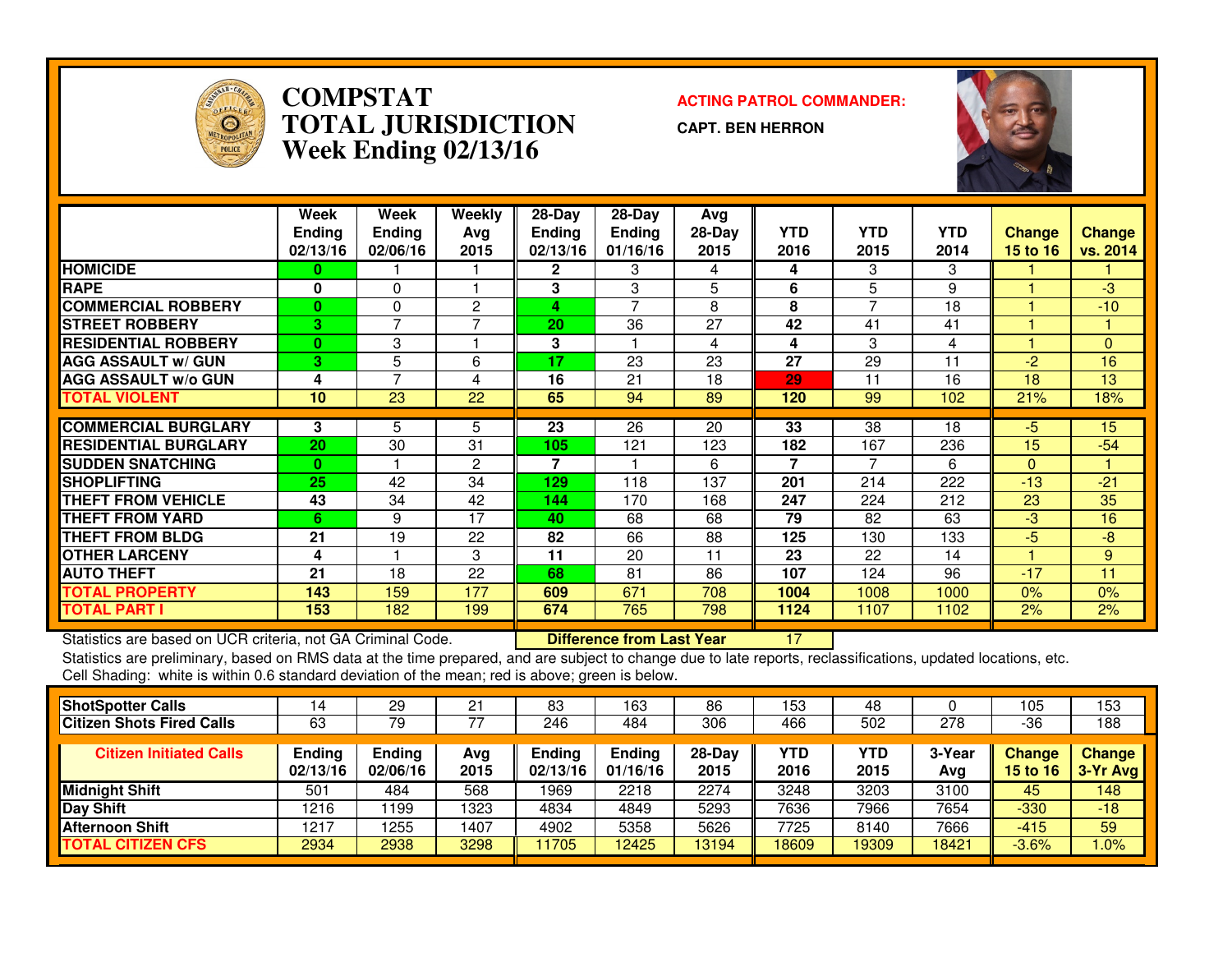

### **COMPSTAT PRECINCT COMMANDER: WEST CHATHAM PRECINCTWeek Ending 02/13/16**

**CAPT. CARL RAMEY**



|                             | Week           | Week            | <b>Weekly</b>  | 28-Day          | $28 - Day$    | Avg            |              |                 |                 |                |                |
|-----------------------------|----------------|-----------------|----------------|-----------------|---------------|----------------|--------------|-----------------|-----------------|----------------|----------------|
|                             | <b>Ending</b>  | Ending          | Avg            | <b>Ending</b>   | <b>Ending</b> | $28-Day$       | <b>YTD</b>   | <b>YTD</b>      | <b>YTD</b>      | <b>Change</b>  | <b>Change</b>  |
|                             | 02/13/16       | 02/06/16        | 2015           | 02/13/16        | 01/16/16      | 2015           | 2016         | 2015            | 2014            | 15 to 16       | vs. 2014       |
| <b>HOMICIDE</b>             | 0              | 0               | $\Omega$       | 0               | 0             | 0              | $\mathbf 0$  | $\Omega$        | $\Omega$        | $\mathbf{0}$   | $\mathbf{0}$   |
| <b>RAPE</b>                 | $\bf{0}$       | 0               | $\Omega$       | 0               | 0             |                | $\mathbf{0}$ | $\mathbf{2}$    | 3               | $-2$           | $-3$           |
| <b>COMMERCIAL ROBBERY</b>   | 0              | 0               | $\Omega$       | 1               | $\mathbf{2}$  |                | $\mathbf{2}$ | $\mathbf{2}$    | 3               | $\Omega$       | -1             |
| <b>STREET ROBBERY</b>       |                | $\Omega$        |                | $\mathbf{2}$    | 3             | 2              | 3            | 4               | 3               | $-1$           | $\mathbf{0}$   |
| <b>RESIDENTIAL ROBBERY</b>  | $\bf{0}$       | $\overline{2}$  | $\Omega$       | $\overline{2}$  | -1            |                | 3            | $\mathbf{2}$    | 2               |                |                |
| <b>AGG ASSAULT w/ GUN</b>   | 0              |                 |                | 1               | 4             | 2              | 3            | 4               | 0               | $-1$           | 3              |
| <b>AGG ASSAULT w/o GUN</b>  | $\bf{0}$       | $\mathbf{2}$    | 1              | $\mathbf{2}$    | 3             | 3              | 5            | $\mathbf{2}$    |                 | 3              | $\overline{4}$ |
| <b>TOTAL VIOLENT</b>        |                | $\overline{5}$  | 3              | 8               | 13            | 11             | 16           | $\overline{16}$ | $\overline{12}$ | 0%             | 33%            |
| <b>COMMERCIAL BURGLARY</b>  | $\bf{0}$       | 0               | 2              |                 | 10            | 6              | 5            | 12              | 2               | $-7$           | 3              |
| <b>RESIDENTIAL BURGLARY</b> | 8              | 8               | $\overline{7}$ | 30              | 27            | 27             | 49           | 34              | 40              | 15             | 9              |
| <b>SUDDEN SNATCHING</b>     | $\mathbf 0$    | $\Omega$        | $\Omega$       | 1               | $\Omega$      | 0              |              |                 | $\Omega$        | $\Omega$       |                |
| <b>SHOPLIFTING</b>          |                | 7               | 4              | 18              | 9             | 16             | 20           | 26              | 31              | $-6$           | $-11$          |
| <b>THEFT FROM VEHICLE</b>   | $\overline{7}$ | 6               | 8              | 24              | 39            | 32             | 47           | 33              | 35              | 14             | 12             |
| <b>THEFT FROM YARD</b>      | $\bf{0}$       | $\mathbf{2}$    | 3              | 9               | 14            | 13             | 18           | 16              | 19              | $\overline{2}$ | -1             |
| <b>THEFT FROM BLDG</b>      | $\bf{0}$       |                 | 4              | 12 <sub>1</sub> | 14            | 16             | 22           | 20              | 21              | $\overline{2}$ |                |
| <b>OTHER LARCENY</b>        | $\mathbf 0$    | 0               |                | $\mathbf{2}$    | 4             | $\overline{2}$ | 3            | 8               | 2               | $-5$           |                |
| <b>AUTO THEFT</b>           | 8              | 4               | 5              | 15              | 14            | 20             | 17           | 29              | 17              | $-12$          | $\overline{0}$ |
| <b>TOTAL PROPERTY</b>       | 24             | $\overline{28}$ | 33             | 112             | 131           | 132            | 182          | 179             | 167             | 2%             | 9%             |
| <b>TOTAL PART I</b>         | 25             | 33              | 36             | 120             | 144           | 143            | 198          | 195             | 179             | 2%             | 11%            |

Statistics are based on UCR criteria, not GA Criminal Code. **Difference from Last Year** 

Statistics are based on UCR criteria, not GA Criminal Code. **Difference from Last Year Schoof Action** Statistics are preliminary, based on RMS data at the time prepared, and are subject to change due to late reports, recla Cell Shading: white is within 0.6 standard deviation of the mean; red is above; green is below.

| <b>ShotSpotter Calls</b>         |                                   |                                   | υ                     |                                         |                                         |                         |             |             |                             | υ                                |                    |
|----------------------------------|-----------------------------------|-----------------------------------|-----------------------|-----------------------------------------|-----------------------------------------|-------------------------|-------------|-------------|-----------------------------|----------------------------------|--------------------|
| <b>Citizen Shots Fired Calls</b> |                                   | 13                                |                       | 43                                      | 80                                      | 44                      | 81          |             | 44                          |                                  | $\overline{37}$    |
| <b>Citizen Initiated Calls</b>   | Week<br><b>Ending</b><br>02/13/16 | Week<br><b>Ending</b><br>02/06/16 | Weekly<br>Avg<br>2015 | $28 - Day$<br><b>Ending</b><br>02/13/16 | $28 - Day$<br><b>Ending</b><br>01/16/16 | Avg<br>$28-Day$<br>2015 | YTD<br>2016 | YTD<br>2015 | <b>YTD</b><br>3-Year<br>Avg | <b>Change</b><br><b>15 to 16</b> | Change<br>3-Yr Avg |
| <b>Midnight Shift</b>            | 103                               | 103                               | 114                   | 408                                     | 466                                     | 455                     | 685         | 623         | 627                         | 62                               | 58                 |
| <b>Day Shift</b>                 | 288                               | 274                               | 282                   | 1079                                    | 1093                                    | 1127                    | 1703        | 1711        | 1637                        | -8                               | 66                 |
| <b>Afternoon Shift</b>           | 262                               | 312                               | 294                   | 1064                                    | 148                                     | 1177                    | 1687        | 1657        | 1597                        | 30                               | 90                 |
| <b>TOTAL CITIZEN CFS</b>         | 653                               | 653                               | 690                   | 2551                                    | 2707                                    | 2758                    | 4075        | 3991        | 3861                        | 2.1%                             | 5.6%               |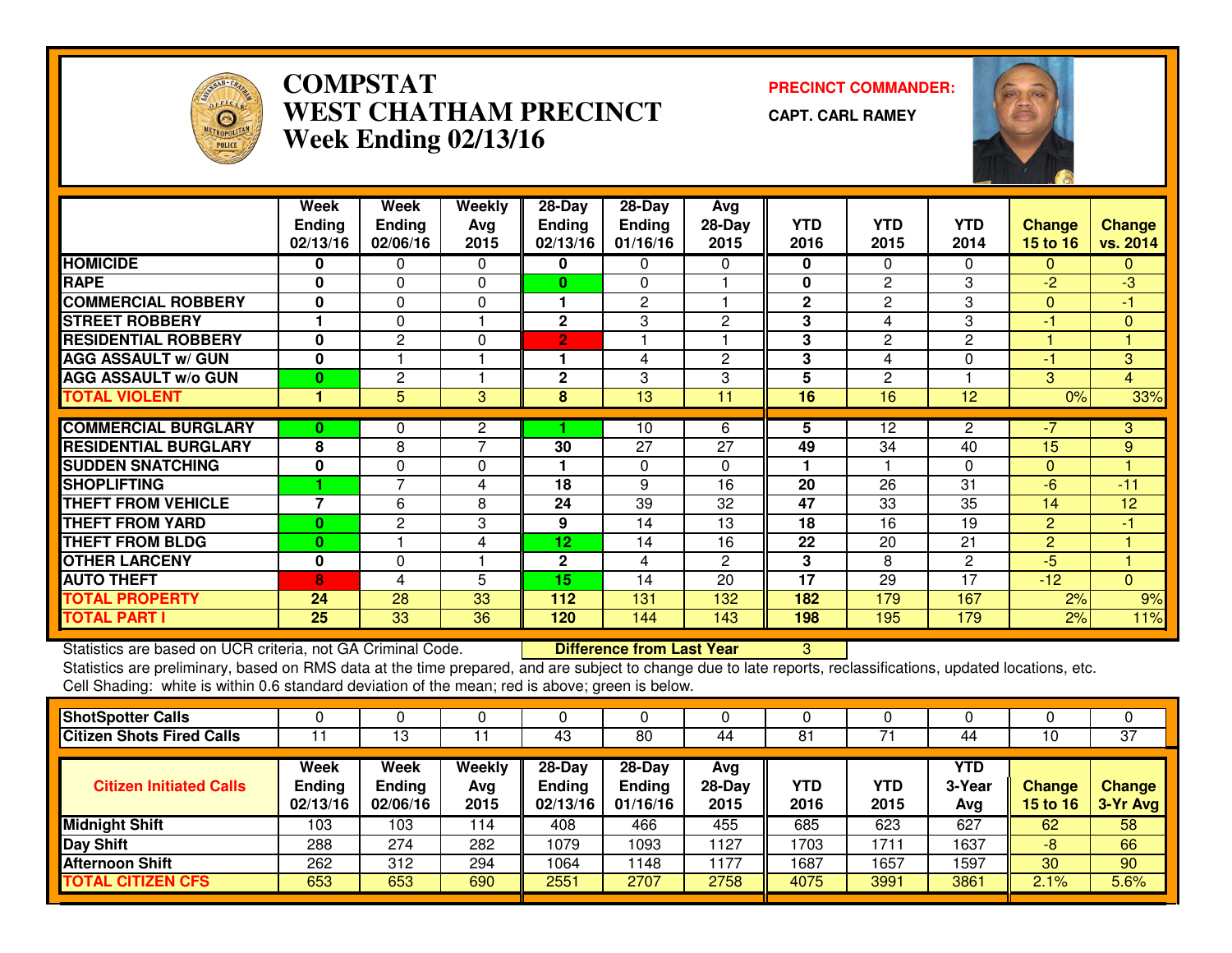

# **COMPSTAT ACTING PRECINCT COMMANDER: DOWNTOWN PRECINCTWeek Ending 02/13/16**

**LT. ANTHONY GALLO**



|                             | Week           | Week          | Weekly       | 28-Day         | $28$ -Day     | Avg          |                |            |                      |                |                |
|-----------------------------|----------------|---------------|--------------|----------------|---------------|--------------|----------------|------------|----------------------|----------------|----------------|
|                             | <b>Ending</b>  | <b>Ending</b> | Avg          | <b>Ending</b>  | <b>Ending</b> | $28-Day$     | <b>YTD</b>     | <b>YTD</b> | <b>YTD</b>           | <b>Change</b>  | <b>Change</b>  |
|                             | 02/13/16       | 02/06/16      | 2015         | 02/13/16       | 01/16/16      | 2015         | 2016           | 2015       | 2014                 | 15 to 16       | vs. 2014       |
| <b>HOMICIDE</b>             | 0              | 0             | $\Omega$     | 0              |               |              |                | $\Omega$   | 0                    |                |                |
| <b>RAPE</b>                 | $\bf{0}$       | 0             | $\Omega$     |                | $\Omega$      |              |                |            |                      | $\Omega$       | 0              |
| <b>COMMERCIAL ROBBERY</b>   | $\bf{0}$       | $\Omega$      | $\Omega$     | $\overline{2}$ |               |              | $\mathbf{2}$   | 2          | 3                    | $\Omega$       | -1             |
| <b>STREET ROBBERY</b>       |                |               | $\mathbf{2}$ | 6              | 17            | 9            | 18             | 12         | 6                    | 6              | 12             |
| <b>RESIDENTIAL ROBBERY</b>  | $\mathbf 0$    | $\Omega$      | $\Omega$     | 0              | $\mathbf{0}$  |              | 0              | $\Omega$   | $\Omega$             | $\Omega$       | $\Omega$       |
| <b>AGG ASSAULT w/ GUN</b>   |                |               |              | 6              | 6             | 4            | 8              | 6          | $\mathbf{2}$         | $\overline{2}$ | 6              |
| <b>AGG ASSAULT w/o GUN</b>  | 3              |               |              | 4              | 4             | 4            | 8              | 2          | 6                    | 6              | $\overline{2}$ |
| <b>TOTAL VIOLENT</b>        | 5              | 3             | 5            | 19             | 29            | 21           | 38             | 23         | 18                   | 65%            | 111%           |
|                             |                |               |              |                |               |              |                |            |                      |                |                |
| <b>COMMERCIAL BURGLARY</b>  | $\overline{2}$ |               |              | 4              | 2             | 2            | 5              | 3          | 4                    | $\overline{2}$ |                |
| <b>RESIDENTIAL BURGLARY</b> | 4              |               | 3            | 11             | 17            | 11           | 22             | 16         | $\overline{17}$      | 6              | 5              |
| <b>SUDDEN SNATCHING</b>     | $\bf{0}$       | $\Omega$      |              | 5              | $\mathbf{0}$  | 3            | 5              | 5          | 3                    | $\Omega$       | $\overline{2}$ |
| <b>SHOPLIFTING</b>          | 3              | 3             | 5            | 16             | 9             | 19           | 25             | 25         | 37                   | $\Omega$       | $-12$          |
| <b>THEFT FROM VEHICLE</b>   | 13             | 10            | 8            | 35             | 40            | 32           | 60             | 38         | 33                   | 22             | 27             |
| <b>THEFT FROM YARD</b>      | $\mathbf{2}$   |               | 4            | 11             | 15            | 17           | 23             | 16         | 12                   |                | 11             |
| <b>THEFT FROM BLDG</b>      | 4              | 8             | 4            | 20             | 12            | 18           | 26             | 25         | 31                   | и              | $-5$           |
| <b>OTHER LARCENY</b>        | $\overline{2}$ |               | 0            | 4              | 3             | $\mathbf{2}$ | $\overline{7}$ |            | $\blacktriangleleft$ | 6              | 6              |
| <b>AUTO THEFT</b>           |                | 4             | 4            | 13             | 12            | 16           | 20             | 20         | 13                   | $\Omega$       | $\overline{7}$ |
| <b>TOTAL PROPERTY</b>       | 31             | 29            | 30           | 119            | 110           | 119          | 193            | 149        | 151                  | 30%            | 28%            |
| <b>TOTAL PART I</b>         | 36             | 32            | 35           | 138            | 139           | 139          | 231            | 172        | 169                  | 34%            | 37%            |

Statistics are based on UCR criteria, not GA Criminal Code. **Difference from Last Year** 

Statistics are based on UCR criteria, not GA Criminal Code. **Difference from Last Year Net Bangel (Exc**ts on Dated locations, etc.<br>Statistics are preliminary, based on RMS data at the time prepared, and are subject to chan Cell Shading: white is within 0.6 standard deviation of the mean; red is above; green is below.

|                                   | 10                                       | 6                     | 29                                      | 43                                      | 24                      | 44          | 16          |                      | 28                               | 44                 |
|-----------------------------------|------------------------------------------|-----------------------|-----------------------------------------|-----------------------------------------|-------------------------|-------------|-------------|----------------------|----------------------------------|--------------------|
| 10                                |                                          | 10                    | 35                                      | 74                                      | 42                      | 69          | 52          | 49                   |                                  | 20                 |
| Week<br><b>Ending</b><br>02/13/16 | <b>Week</b><br><b>Ending</b><br>02/06/16 | Weekly<br>Avg<br>2015 | $28 - Day$<br><b>Ending</b><br>02/13/16 | $28 - Day$<br><b>Endina</b><br>01/16/16 | Avg<br>$28-Day$<br>2015 | YTD<br>2016 | YTD<br>2015 | YTD<br>3-Year<br>Avg | <b>Change</b><br><b>15 to 16</b> | Change<br>3-Yr Avg |
| 98                                | 90                                       | 121                   | 411                                     | 445                                     | 484                     | 669         | 639         | 634                  | 30                               | 35                 |
| 204                               | 184                                      | 233                   | 765                                     | 801                                     | 931                     | 1236        | 1328        | 1263                 | $-92$                            | $-27$              |
| 221                               | 79                                       | 252                   | 823                                     | 876                                     | 1010                    | 1293        | 1425        | 1309                 | -132                             | $-16$              |
| 523                               | 453                                      | 606                   | 1999                                    | 2122                                    | 2425                    | 3198        | 3392        | 3206                 | $-5.7%$                          | $-0.3%$            |
|                                   |                                          |                       |                                         |                                         |                         |             |             |                      |                                  |                    |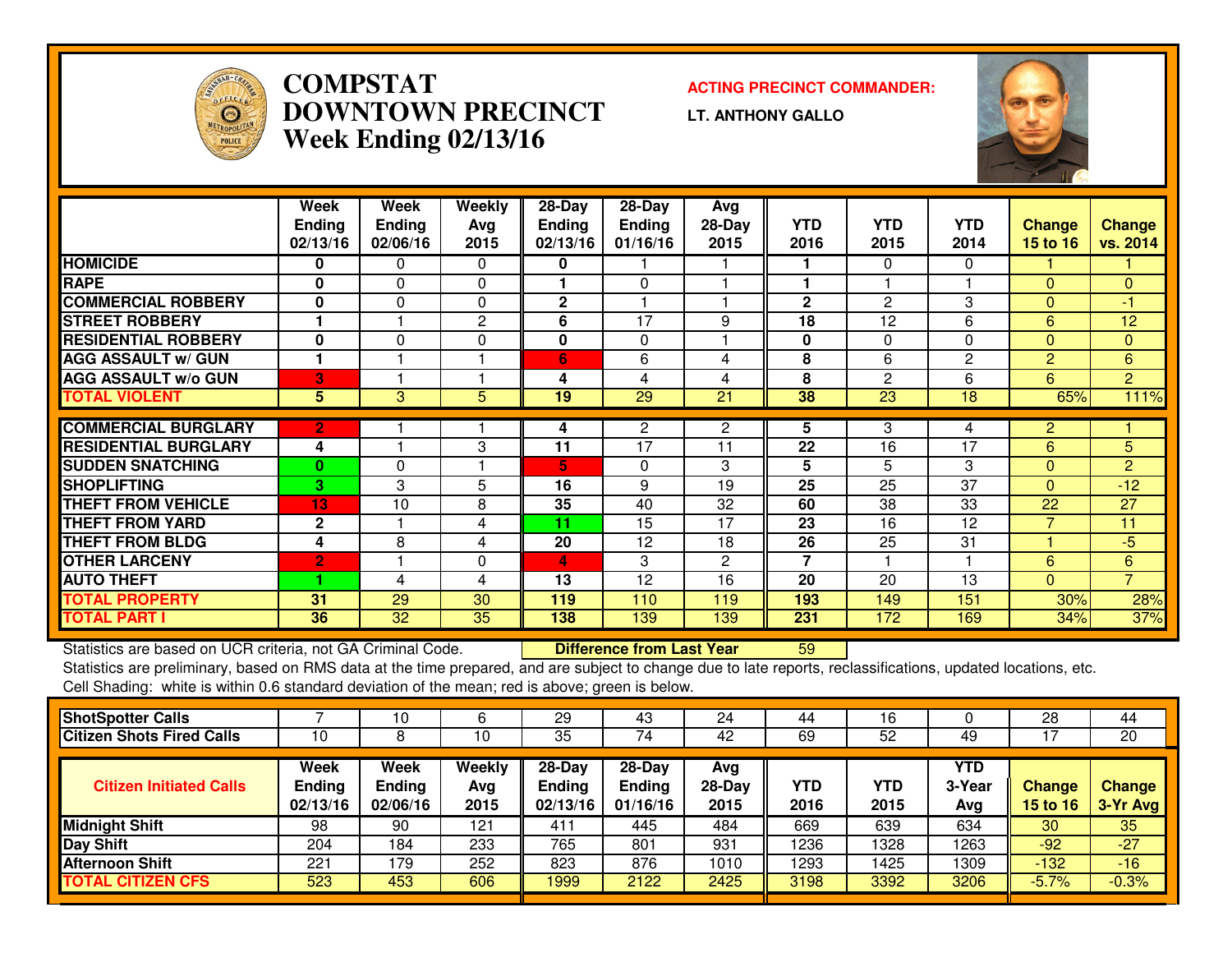

# **COMPSTAT PRECINCT COMMANDER: CENTRAL PRECINCT CAPT. CHARLES HALLWeek Ending 02/13/16**



|                             | Week           | Week           | Weekly         | 28-Day          | 28-Day          | Avg      |                |            |                 |                |               |
|-----------------------------|----------------|----------------|----------------|-----------------|-----------------|----------|----------------|------------|-----------------|----------------|---------------|
|                             | <b>Ending</b>  | <b>Ending</b>  | Avg            | <b>Ending</b>   | <b>Ending</b>   | $28-Day$ | <b>YTD</b>     | <b>YTD</b> | <b>YTD</b>      | <b>Change</b>  | <b>Change</b> |
|                             | 02/13/16       | 02/06/16       | 2015           | 02/13/16        | 01/16/16        | 2015     | 2016           | 2015       | 2014            | 15 to 16       | vs. 2014      |
| <b>HOMICIDE</b>             | 0              |                | $\Omega$       |                 | 2               |          | $\mathbf{2}$   |            | 3               |                | -1            |
| <b>RAPE</b>                 | $\bf{0}$       | $\Omega$       | $\Omega$       |                 |                 |          | $\mathbf 2$    |            | 3               |                | -1            |
| <b>COMMERCIAL ROBBERY</b>   | $\mathbf{0}$   | $\Omega$       | $\Omega$       | $\bf{0}$        |                 |          | 0              | 2          | 4               | $-2$           | $-4$          |
| <b>STREET ROBBERY</b>       |                | $\mathbf{2}$   | 2              | 5.              | 7               | 8        | 9              | 10         | 16              | -1             | $-7$          |
| <b>RESIDENTIAL ROBBERY</b>  | $\mathbf{0}$   |                | $\mathbf 0$    | 1               | $\Omega$        |          | ٠              | 0          | $\Omega$        |                |               |
| <b>AGG ASSAULT w/ GUN</b>   | $\bf{0}$       |                | $\mathbf{2}$   | $\overline{2}$  | 8               | 8        | 5              | 12         | $\overline{7}$  | $-7$           | $-2$          |
| <b>AGG ASSAULT w/o GUN</b>  |                | $\overline{c}$ |                | 5               | 6               | 5        | $\overline{7}$ | 4          | $\mathbf{2}$    | 3              | 5             |
| <b>TOTAL VIOLENT</b>        | $\overline{2}$ | $\overline{7}$ | 6              | $\overline{15}$ | $\overline{25}$ | 25       | 26             | 30         | $\overline{35}$ | $-13%$         | $-26%$        |
| <b>COMMERCIAL BURGLARY</b>  |                |                |                |                 |                 |          |                |            |                 |                |               |
|                             |                | 3              |                | 12              | 8               | 6        | 15             | 8          | 2               |                | 13            |
| <b>RESIDENTIAL BURGLARY</b> |                | 6              | 8              | 16              | 24              | 31       | 32             | 43         | 83              | $-11$          | $-51$         |
| <b>SUDDEN SNATCHING</b>     | $\mathbf 0$    |                | $\Omega$       | 1               | $\mathbf{0}$    |          |                |            | $\Omega$        | $\Omega$       |               |
| <b>SHOPLIFTING</b>          | $\mathbf{2}$   | 3              | $\overline{2}$ | 13              | 8               | 8        | 19             | 9          | 9               | 10             | 10            |
| <b>THEFT FROM VEHICLE</b>   | 7              | 5              | 11             | 35              | 28              | 43       | 54             | 74         | 41              | $-20$          | 13            |
| <b>THEFT FROM YARD</b>      | $\mathbf{2}$   | 3              | 4              | 9               | 15              | 16       | 14             | 22         | 14              | -8             | $\mathbf{0}$  |
| <b>THEFT FROM BLDG</b>      | 8              | 5              | 4              | 25              | 12              | 17       | 32             | 32         | 21              | $\Omega$       | 11            |
| <b>OTHER LARCENY</b>        | $\bf{0}$       | $\Omega$       |                | $\mathbf{0}$    | 5               | 3        | $\mathbf{2}$   | 8          | $\Omega$        | $-6$           | 2             |
| <b>AUTO THEFT</b>           | 8              | 2              | 5              | 16              | 30              | 21       | 32             | 32         | 43              | $\overline{0}$ | $-11$         |
| <b>TOTAL PROPERTY</b>       | 29             | 28             | 36             | 127             | 130             | 146      | 201            | 229        | 213             | $-12%$         | $-6%$         |
| <b>TOTAL PART I</b>         | 31             | 35             | 43             | 142             | 155             | 171      | 227            | 259        | 248             | $-12%$         | $-8%$         |

Statistics are based on UCR criteria, not GA Criminal Code. **Difference from Last Year** 

Statistics are based on UCR criteria, not GA Criminal Code. **Difference from Last Year Film 1968. In 1970**<br>Statistics are preliminary, based on RMS data at the time prepared, and are subject to change due to late reports, Cell Shading: white is within 0.6 standard deviation of the mean; red is above; green is below.

| <b>ShotSpotter Calls</b>         |                                   | 15                         | 13                    | 50                                  | 104                                   | 53                      | 98                 | 31          |                      | 67                        | 98                        |
|----------------------------------|-----------------------------------|----------------------------|-----------------------|-------------------------------------|---------------------------------------|-------------------------|--------------------|-------------|----------------------|---------------------------|---------------------------|
| <b>Citizen Shots Fired Calls</b> | 14                                | 15                         | 24                    | 65                                  | 129                                   | 95                      | 123                | 197         |                      | $-74$                     | 46                        |
| <b>Citizen Initiated Calls</b>   | Week<br><b>Ending</b><br>02/13/16 | Week<br>Ending<br>02/06/16 | Weekly<br>Avg<br>2015 | 28-Day<br><b>Ending</b><br>02/13/16 | $28-Dav$<br><b>Ending</b><br>01/16/16 | Avg<br>$28-Day$<br>2015 | <b>YTD</b><br>2016 | YTD<br>2015 | YTD<br>3-Year<br>Avg | Change<br><b>15 to 16</b> | <b>Change</b><br>3-Yr Avg |
| <b>Midnight Shift</b>            | 126                               | 103                        | 126                   | 453                                 | 501                                   | 503                     | 755                | 749         | 703                  | 6                         | 52                        |
| Day Shift                        | 240                               | 278                        | 271                   | 1012                                | 953                                   | 1085                    | 1559               | 1646        | 1599                 | $-87$                     | $-40$                     |
| <b>Afternoon Shift</b>           | 261                               | 257                        | 294                   | 1029                                | 144                                   | 1176                    | 1633               | 1732        | 1607                 | $-99$                     | 26                        |
| <b>TOTAL CITIZEN CFS</b>         | 627                               | 638                        | 691                   | 2494                                | 2598                                  | 2764                    | 3947               | 4127        | 3909                 | $-4.4%$                   | $1.0\%$                   |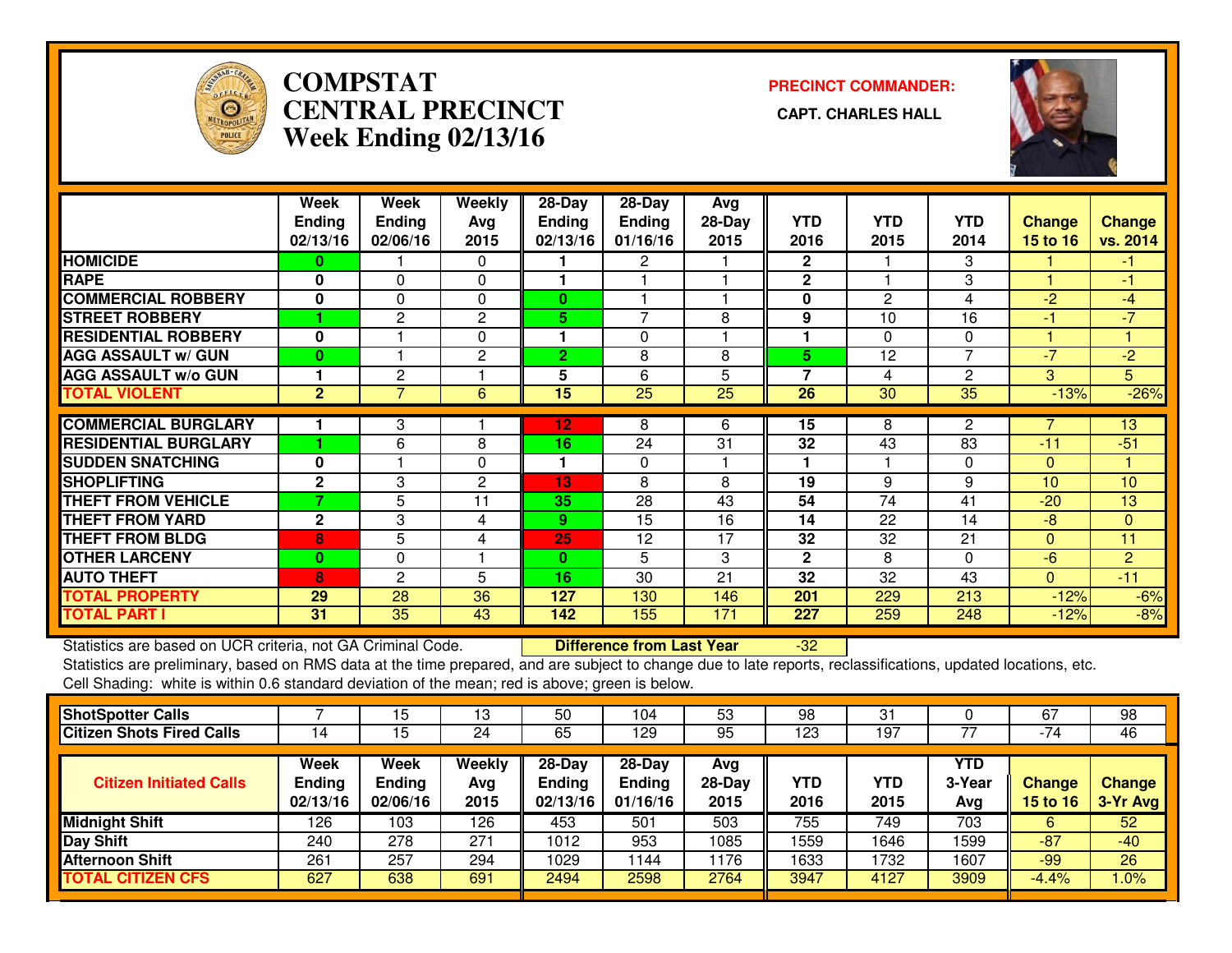

### **COMPSTAT PRECINCT COMMANDER: SOUTHSIDE PRECINCT CAPT. TERRY SHOOPWeek Ending 02/13/16**



|                             | Week<br><b>Ending</b><br>02/13/16 | Week<br><b>Ending</b><br>02/06/16 | Weekly<br>Avg<br>2015 | $28-Day$<br><b>Ending</b><br>02/13/16 | $28-Day$<br>Ending<br>01/16/16 | Avg<br>$28-Day$<br>2015 | <b>YTD</b><br>2016 | <b>YTD</b><br>2015 | <b>YTD</b><br>2014 | <b>Change</b><br><b>15 to 16</b> | Change<br>vs. 2014 |
|-----------------------------|-----------------------------------|-----------------------------------|-----------------------|---------------------------------------|--------------------------------|-------------------------|--------------------|--------------------|--------------------|----------------------------------|--------------------|
| <b>HOMICIDE</b>             | 0                                 | 0                                 | 0                     |                                       | 0                              |                         |                    | $\Omega$           | $\mathbf{0}$       |                                  |                    |
| <b>RAPE</b>                 | 0                                 | 0                                 | 0                     |                                       | $\overline{c}$                 |                         | 3                  | $\Omega$           |                    | 3                                | $\overline{2}$     |
| <b>COMMERCIAL ROBBERY</b>   | 0                                 | $\Omega$                          | 0                     |                                       | $\overline{2}$                 | $\overline{2}$          | 3                  | 0                  | 5                  | 3                                | $-2$               |
| <b>STREET ROBBERY</b>       | $\mathbf 0$                       | $\overline{c}$                    |                       | 4                                     | 5                              | 3                       | 6                  | 6                  | 8                  | $\mathbf{0}$                     | $-2$               |
| <b>RESIDENTIAL ROBBERY</b>  | $\mathbf 0$                       | $\Omega$                          | 0                     | 0                                     | 0                              |                         | $\bf{0}$           | $\Omega$           | 2                  | $\Omega$                         | $\overline{2}$     |
| <b>AGG ASSAULT w/ GUN</b>   | $\bf{0}$                          | $\Omega$                          |                       | 0                                     |                                | $\overline{2}$          |                    | 3                  | $\Omega$           | $-2$                             |                    |
| <b>AGG ASSAULT w/o GUN</b>  | 0                                 |                                   |                       |                                       | $\overline{2}$                 | $\overline{2}$          | $\mathbf{2}$       | 3                  |                    | $-1$                             |                    |
| <b>TOTAL VIOLENT</b>        | $\bf{0}$                          | 3                                 | 3                     | 8                                     | 12                             | 12                      | 16                 | 12                 | 17                 | 33%                              | $-6%$              |
| <b>COMMERCIAL BURGLARY</b>  | 0                                 | 0                                 |                       |                                       |                                | 4                       | $\mathbf{2}$       | 12                 | 6                  | $-10$                            | $-4$               |
| <b>RESIDENTIAL BURGLARY</b> | 4                                 | 3                                 | 6                     | 13                                    | 23                             | 24                      | 27                 | 35                 | 36                 | $-8$                             | $-9$               |
| <b>SUDDEN SNATCHING</b>     | 0                                 | $\Omega$                          | 0                     | $\bf{0}$                              | $\Omega$                       |                         | 0                  | 0                  | $\Omega$           | $\Omega$                         | $\Omega$           |
| <b>SHOPLIFTING</b>          | 10                                | 22                                | 15                    | 54                                    | 58                             | 59                      | 86                 | 80                 | 84                 | 6                                | 2                  |
| <b>THEFT FROM VEHICLE</b>   | 9                                 | 4                                 | 8                     | 23                                    | 26                             | 32                      | 37                 | 42                 | 57                 | $-5$                             | $-20$              |
| <b>THEFT FROM YARD</b>      | 0                                 | $\mathbf{2}$                      | 2                     | 6                                     | 8                              | 10                      | 10                 | 13                 | 12                 | $-3$                             | $-2$               |
| <b>THEFT FROM BLDG</b>      | 6                                 | $\Omega$                          | 5                     | 9.                                    | 14                             | 19                      | 18                 | 19                 | $\overline{23}$    | -1                               | $-5$               |
| <b>OTHER LARCENY</b>        |                                   | $\Omega$                          | 0                     | 2                                     |                                | $\mathbf{2}$            | $\mathbf{2}$       | 3                  | 7                  | $-1$                             | $-5$               |
| <b>AUTO THEFT</b>           | $\overline{2}$                    | 6                                 | 4                     | 14                                    | 13                             | 15                      | 22                 | 23                 | 13                 | -1                               | 9                  |
| <b>TOTAL PROPERTY</b>       | 32                                | 37                                | 41                    | 122                                   | 144                            | 165                     | 204                | 227                | 238                | $-10%$                           | $-14%$             |
| <b>TOTAL PART I</b>         | 32                                | 40                                | 44                    | 130                                   | 156                            | 177                     | 220                | 239                | 255                | $-8%$                            | $-14%$             |

Statistics are based on UCR criteria, not GA Criminal Code. **Difference from Last Year** 

Statistics are based on UCR criteria, not GA Criminal Code. **Difference from Last Year 19 Concept 19 Concept** in<br>Statistics are preliminary, based on RMS data at the time prepared, and are subject to change due to late rep Cell Shading: white is within 0.6 standard deviation of the mean; red is above; green is below.

| <b>ShotSpotter Calls</b>         |                                   |                                   |                       |                                       |                                       |                         |                    |             |                      |                                  |                           |
|----------------------------------|-----------------------------------|-----------------------------------|-----------------------|---------------------------------------|---------------------------------------|-------------------------|--------------------|-------------|----------------------|----------------------------------|---------------------------|
| <b>Citizen Shots Fired Calls</b> |                                   |                                   | 10                    | 25                                    | 68                                    | 40                      | 51                 | 81          | 33                   | $-30$                            | 18                        |
| <b>Citizen Initiated Calls</b>   | Week<br><b>Ending</b><br>02/13/16 | Week<br><b>Ending</b><br>02/06/16 | Weekly<br>Avg<br>2015 | $28-Dav$<br><b>Ending</b><br>02/13/16 | $28-Dav$<br><b>Ending</b><br>01/16/16 | Avg<br>$28-Dav$<br>2015 | <b>YTD</b><br>2016 | YTD<br>2015 | YTD<br>3-Year<br>Avg | <b>Change</b><br><b>15 to 16</b> | <b>Change</b><br>3-Yr Avg |
| <b>Midnight Shift</b>            | 92                                | 99                                | 100                   | 333                                   | 389                                   | 399                     | 549                | 610         | 555                  | $-61$                            | $-6$                      |
| Day Shift                        | 254                               | 245                               | 273                   | 1012                                  | 1013                                  | 1090                    | 1613               | 1721        | 1599                 | $-108$                           | 14                        |
| <b>Afternoon Shift</b>           | 200                               | 240                               | 269                   | 919                                   | 1020                                  | 1077                    | 1440               | 1632        | 1502                 | $-192$                           | $-62$                     |
| <b>TOTAL CITIZEN CFS</b>         | 546                               | 584                               | 641                   | 2264                                  | 2422                                  | 2566                    | 3602               | 3963        | 3656                 | $-9.1%$                          | $-1.5%$                   |